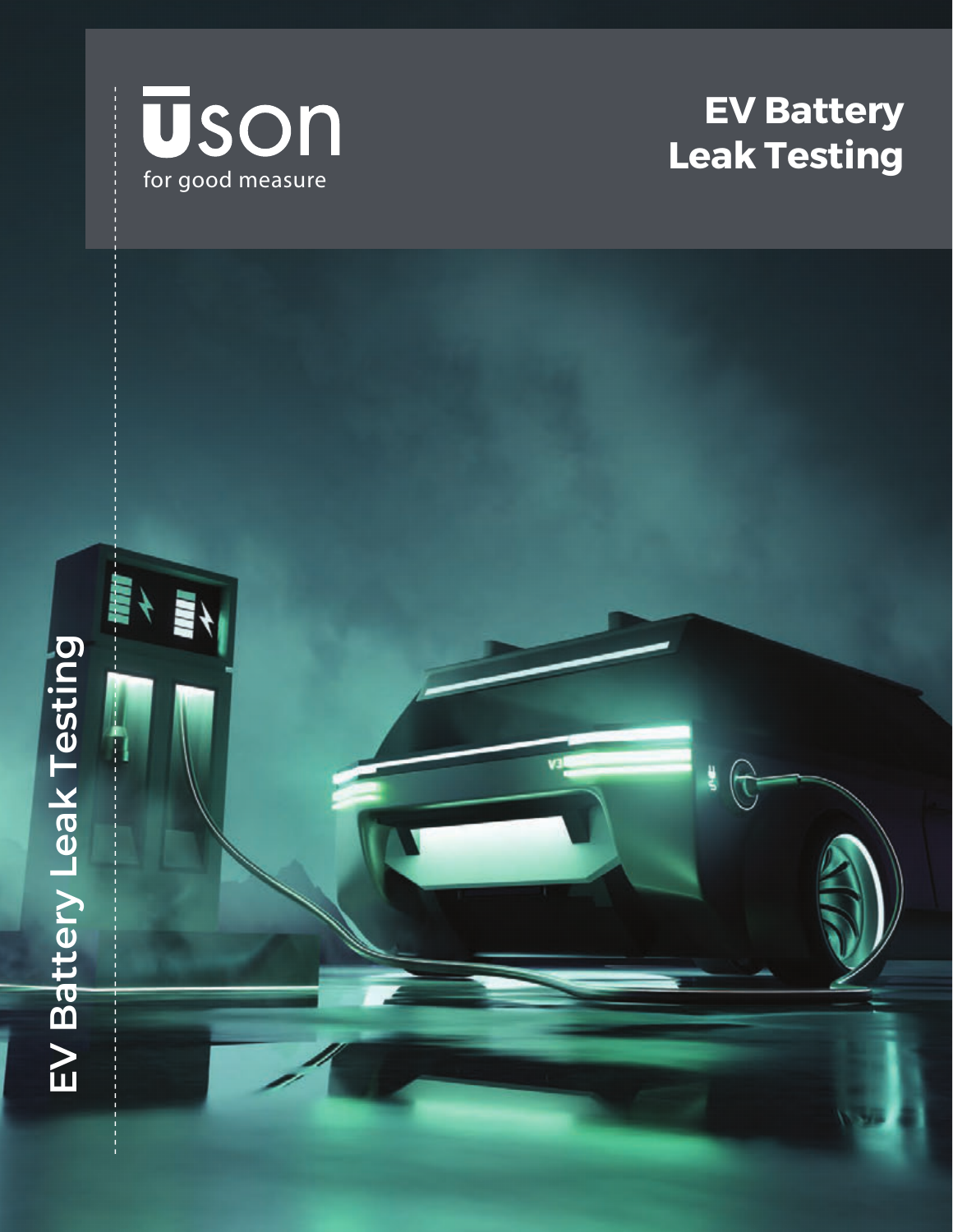#### **Uson Pioneer of Modern Leak and Flow Testing**



## **Lithium-ion Battery Testing Equipment and Systems for Automotive Applications.**

Global lithium-ion battery-cell production is expected to increase from 280 GWh today to 2,600 GWh in 2030. This aggressive growth prediction puts added pressure on EV battery manufacturers to produce at higher volumes without sacrificing quality or safety. In addition to high production requirements, manufacturers face the challenge of performing quality testing without industry standard guidelines. The lack of EV battery leak testing standards has left many manufacturers struggling to find viable testing solutions.

Uson is excited to be at the forefront of this emerging industry and applying over 55 years of experience serving automotive manufacturers around the globe. Our leak testing experts are working with both manufacturers and system integrators to develop testing standards for electronic vehicle battery testing processes to support the industry in delivering the highest level of quality and safety to consumers.



Uson has more than 55 years of experience to support manufacturers in the automotive industry.



We support our customers throughout the life of the Uson leak tester.



Our leak testers capture vast amounts of data, for a clear view of how the manufacturing process is performing.



Our leak testers accommodate multi-step processes for greater flexibility to meet quality demands.



Our leak testers deliver the assurance of quality, so bad parts don't leave the factory.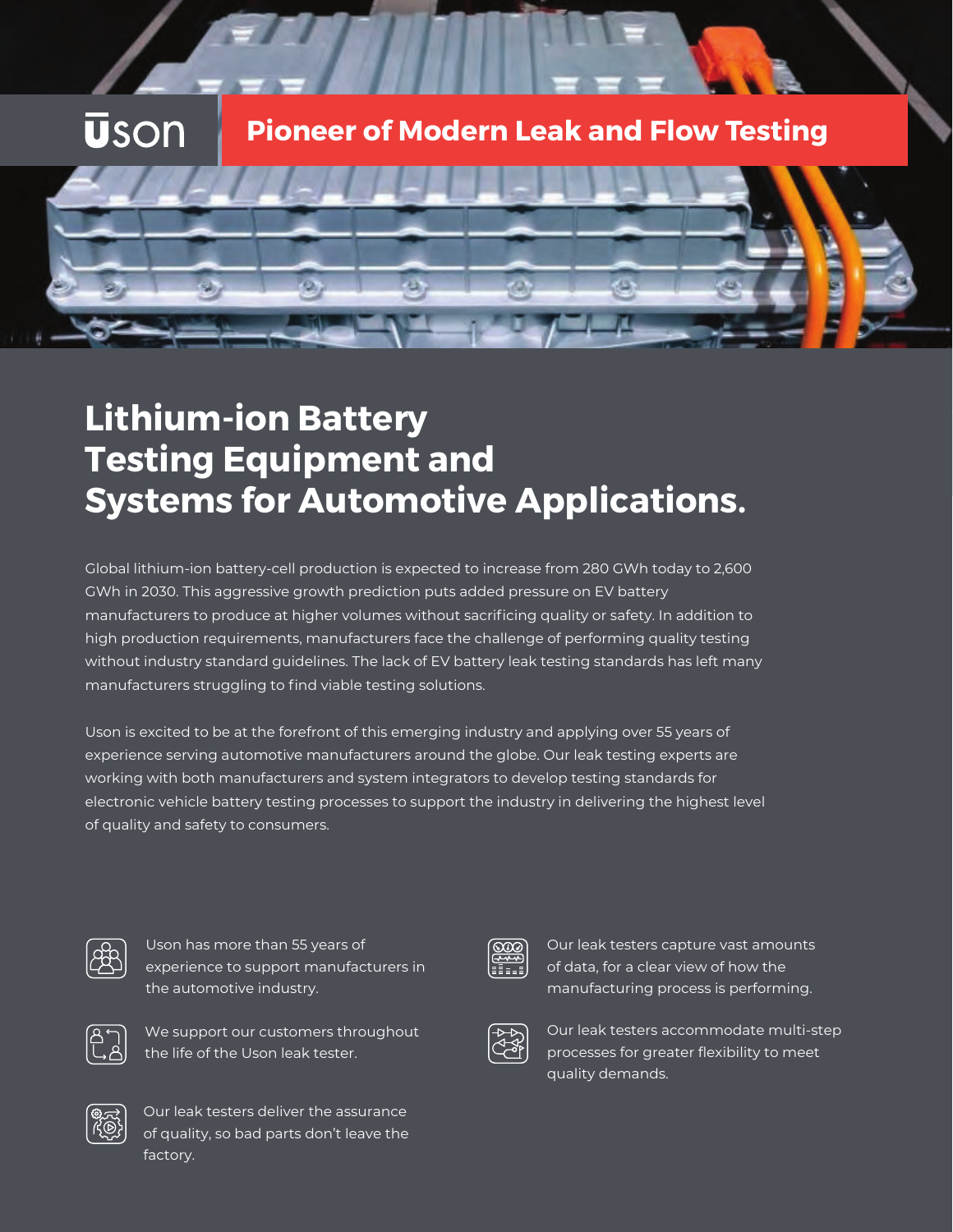#### **EV Battery Testing Applications:**

In many cases, leak rates are not standardized across manufacturer's. Uson's application team can assist in your development of leak rate definition for EV battery component testing applications including:



#### **Challenges Leak Testing EV Batteries:**

- Leaks allowing humidity or water into the cell
- Leaks allowing electrolytes out of the cell
- Modules and housing integrity

Billions of lithium-ion battery cells are manufactured every year for use in electric, hybrid-electric, autonomous vehicles, medical devices, and a variety of consumer electronics products. Most quality issues occur during battery-cell production, battery-module assembly, or battery-pack assembly and include:

Historically, pressure and visual test methods have been used for soft-pouch, cylindrical and prismatic cells, however, these methods can be slow, unreliable, and may miss small lithium-ion leaks that, if left undetected, can create big quality and safety problems.

Uson continues to work with both EV battery manufacturers and system integrators to develop air leak testing standards and processes to support the industry in delivering the highest level of quality and safety to consumers. Our air leak testers offer reliable and non-destructive testing options for battery cells, housing, and assemblies.

#### **Test Types For EV Battery Applications:**

#### **Battery Covers & Trays**

These can present challenges with flexing due to thermal and environmental changes. Uson's experience with how a material's composition responds to variations in temperature or atmospheric conditions can help you navigate these challenges.



### **Cooling Modules & Assemblies**

Larger cooling circuits and the number of connections on electrical vehicles can lead to increased cycle times. Our experts can determine the most effective equipment and test method combination to achieve acceptable cycle times without sacrificing quality or safety.



#### **Battery Packs**

Large volumes make obtaining repeatable results within cycle time difficult. Luckily, Uson's state-of-the-art technology provides the most reliable and repeatable results in the industry. Our innovations coupled with over 50 years of experience allows us to identify solutions and systems that meet both cycle time and quality requirements.



#### **Electric Drive Unit**

EV cars consist of an electric motor, power module, and transmission, and each has individual testing requirements. Uson has worked with the largest automotive manufacturers in the world to provide leak testing solutions for powertrain applications and we have the footprint to support the largest and most sophisticated operations.

- Mass Flow
- Pressure Decay
- Differential Pressure Decay
- Differential Mass Flow

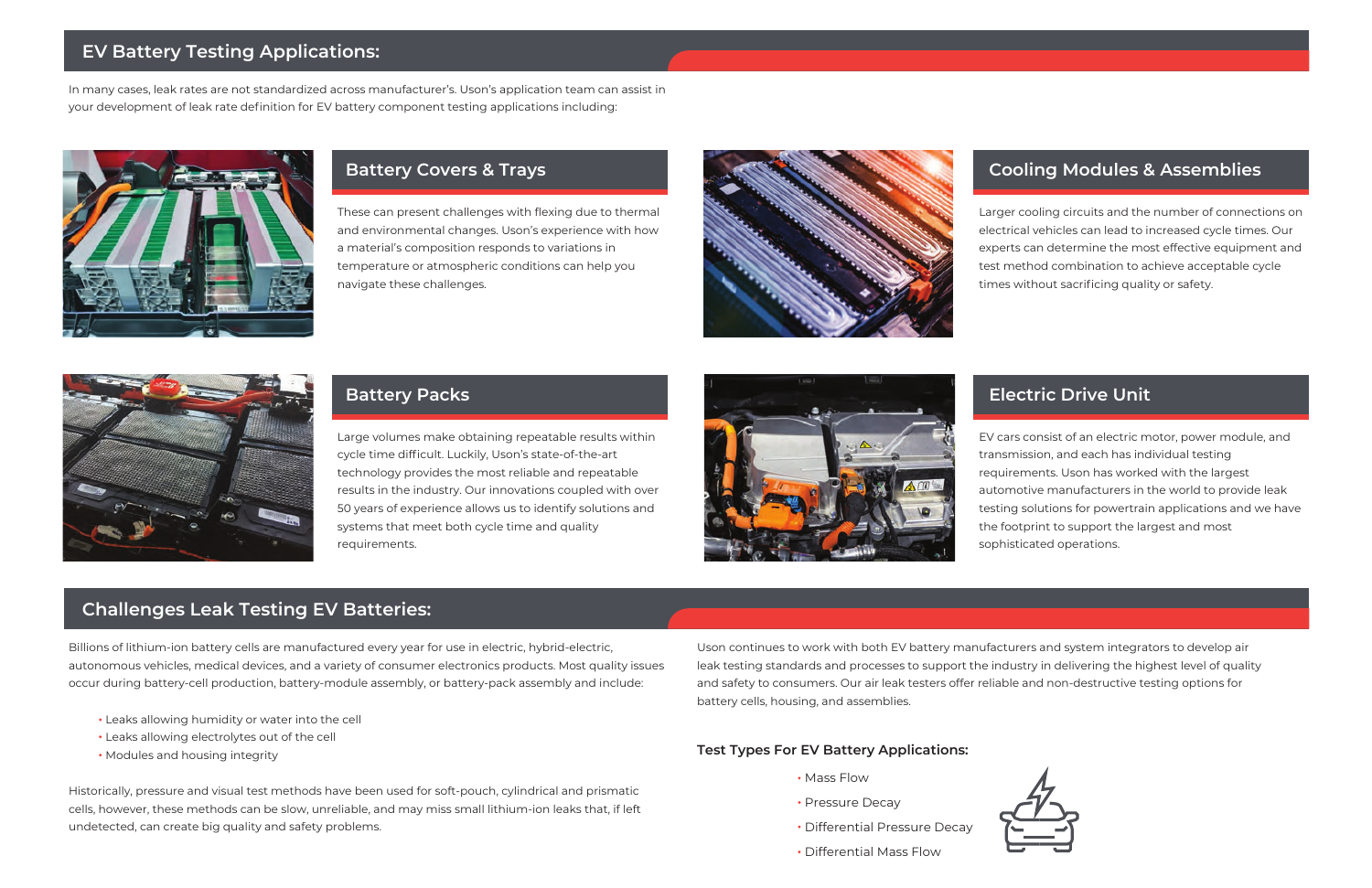# **Leak Testing Solutions for Lithium-ion Batteries Used in Electric Vehicles**

Uson has a variety of leak testers and test methods for reliable and non-destructive testing of battery cells, housing, and assemblies. Our experts can work with your application requirements to make equipment and test method recommendations that will offer the shortest cycle times and highest throughput while ensuring safety and quality standards are satisfied.





**Sprint mD** Multi-Function Leak & Flow Tester Intuitive, feature rich solution for speed and compliance critical applications.



**Sprint iQ** Multi-Function Leak & Flow Tester Proven testing capabilities in a compact design.



**Optima vT** Multi-Function Leak & Flow Tester Power and flexibility for the most challenging applications.



**Qualitek mR** Multi-Range Leak & Flow Tester

The proven standard for fast, reliable leak testing in lightto-medium duty industrial applications.



**Vector** Leak Tester The Ultimate In Leak Testing Performance Speed, durability and flexibility increasing production like never before.



**628** Differential Pressure Decay Leak Tester

Proven measurement performance for single test pressure applications.